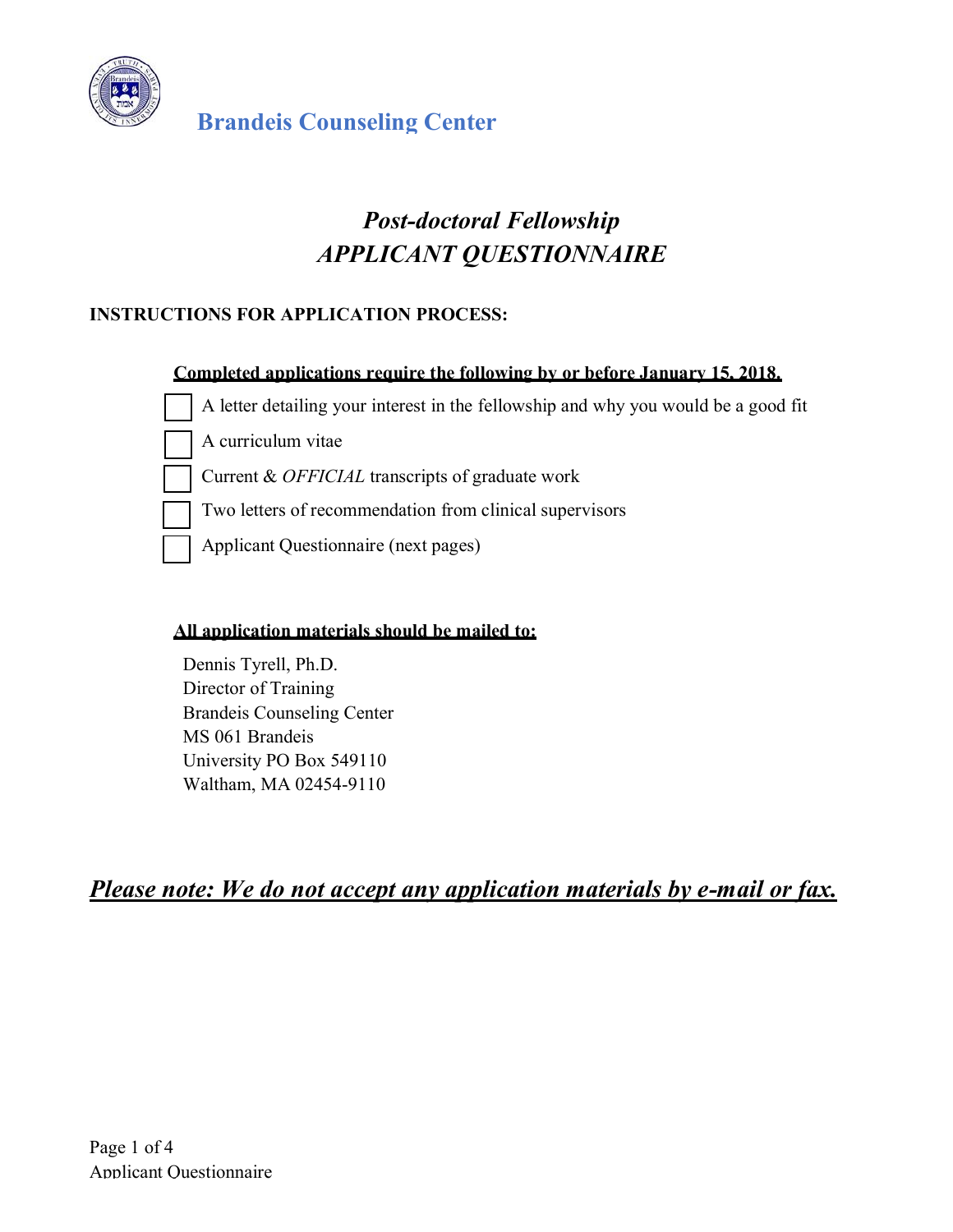

**Brandeis Counseling Center**

## **APPLICANT QUESTIONNAIRE**

| <b>Phone Number:</b> The Mumber:       |                                                                                                                                                                                             |
|----------------------------------------|---------------------------------------------------------------------------------------------------------------------------------------------------------------------------------------------|
|                                        | E-mail: <u>E-mail:</u>                                                                                                                                                                      |
| $\bigcap$ Yes<br>$\bigcap$ No          | If you are not a U.S. citizen, do you have a visa that is valid through the duration of the Fellowship?                                                                                     |
|                                        |                                                                                                                                                                                             |
|                                        | What is the status of your doctoral (academic) training program?                                                                                                                            |
|                                        | $Ph.D.$ $Psy.D.$<br>Other<br>APA-Accredited _______ APA-Accredited, on probation<br>Not Accredited<br>If not APA / CPA-accredited, is the school regionally accredited?<br>$Yes \bigcap No$ |
| If not, does it meet APPIC guidelines? | Is your internship APA- or CPA-accredited? $\bigcirc$ Yes $\bigcirc$ No<br>$\bigcap$ Yes $\bigcap$ No<br>(If yes, please attach APPIC form found on UCS website)                            |
|                                        | How did you learn about our training program? ___________________________________                                                                                                           |
|                                        | What is the current status of your dissertation / doctoral research project?                                                                                                                |
|                                        | Please indicate the date that each of the following was completed or is expected to be completed:                                                                                           |
| Data collected                         | Data analyzed<br><u> 1980 - Jan Barbara Barat, prima politik (</u>                                                                                                                          |
| Defense date: Targeted                 |                                                                                                                                                                                             |
| Defended                               |                                                                                                                                                                                             |